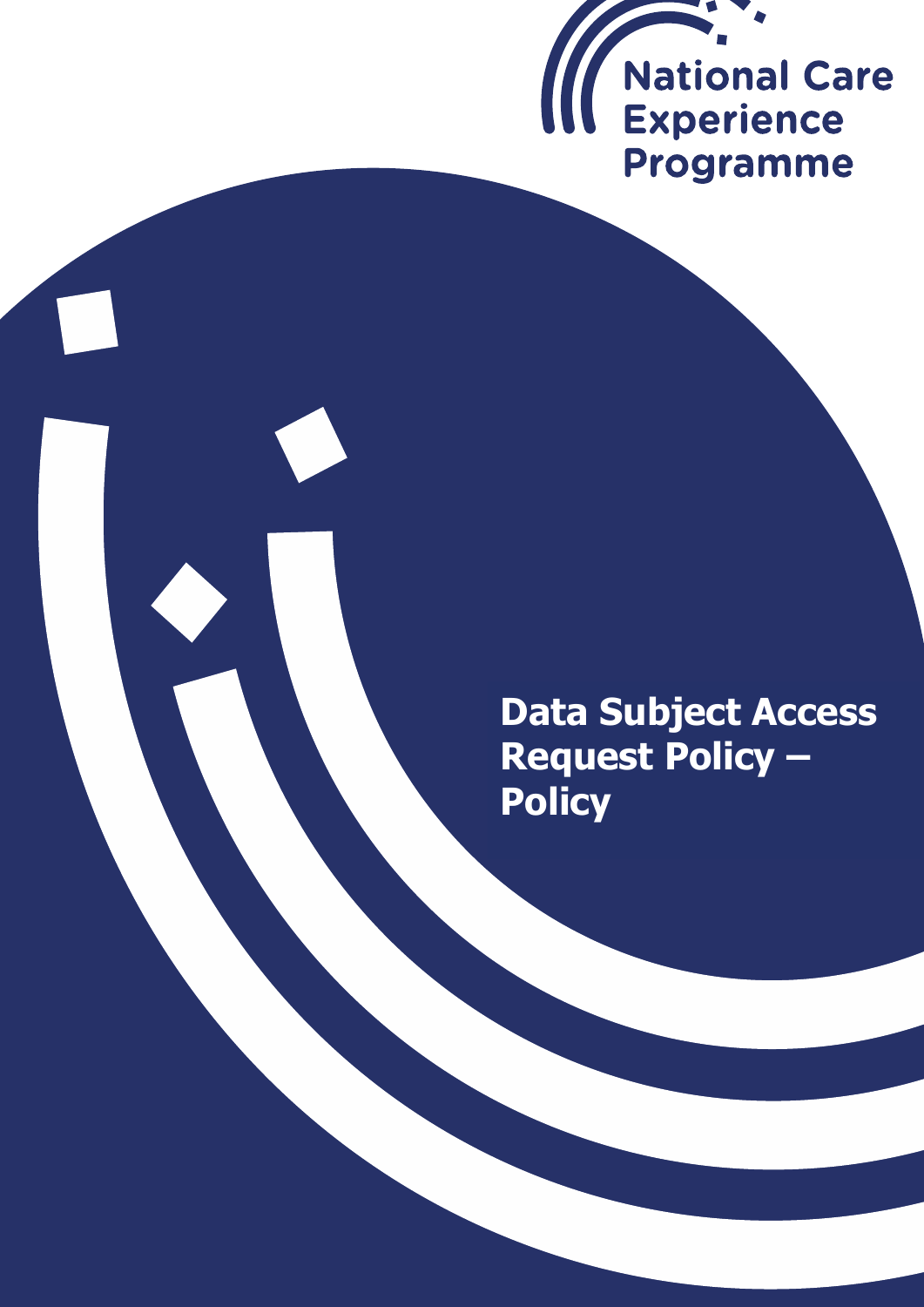# **National Care Experience Programme**

# **Data Subject Access Request Policy – Policy**

| Reference No:       | 04-002-POL2                                                                |
|---------------------|----------------------------------------------------------------------------|
| <b>Revision No:</b> | 3.0                                                                        |
| Author:             | National Care Experience Programme Team                                    |
| Approved by:        | Rachel Flynn, Director of the National Care Experience<br>Programme (HIQA) |
| Effective from:     | August 2022                                                                |
| Review date:        | December 2024                                                              |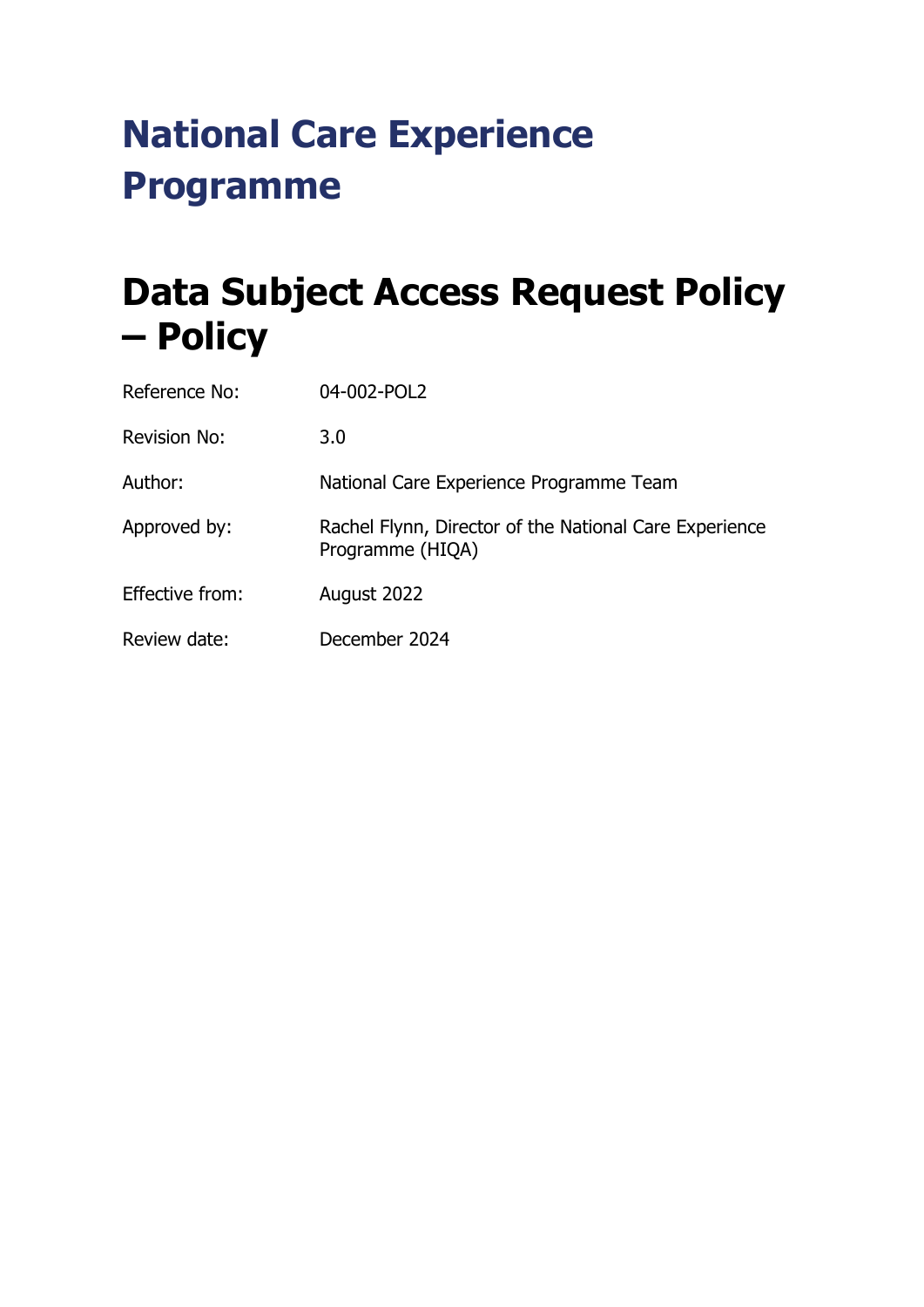

### **About the National Care Experience Programme**

The National Care Experience Programme seeks to improve the quality of health and social care services in Ireland by asking people about their experiences of care and acting on their feedback. The National Care Experience Programme is a joint initiative by the Health Information and Quality Authority (HIQA), the Health Service Executive (HSE) and the Department of Health.

The National Care Experience Programme has a suite of surveys that capture the experiences of people using our services. The Programme implements the annual National Inpatient Experience Survey, the National Maternity Experience Survey, and is currently developing the National Maternity Bereavement Experience Survey, National Nursing Home Experience Survey and National End of Life Survey.

The surveys aim to learn from people's feedback about the care received in health and social care services to find out what is working well, and what needs to be improved.

A National Care Experience Programme Survey Hub is available to provide support, guidance, information and resources to assist providers to develop, conduct and analyse their own surveys, and act upon the findings.

Find out more at [www.yourexperience.ie.](http://www.yourexperience.ie/)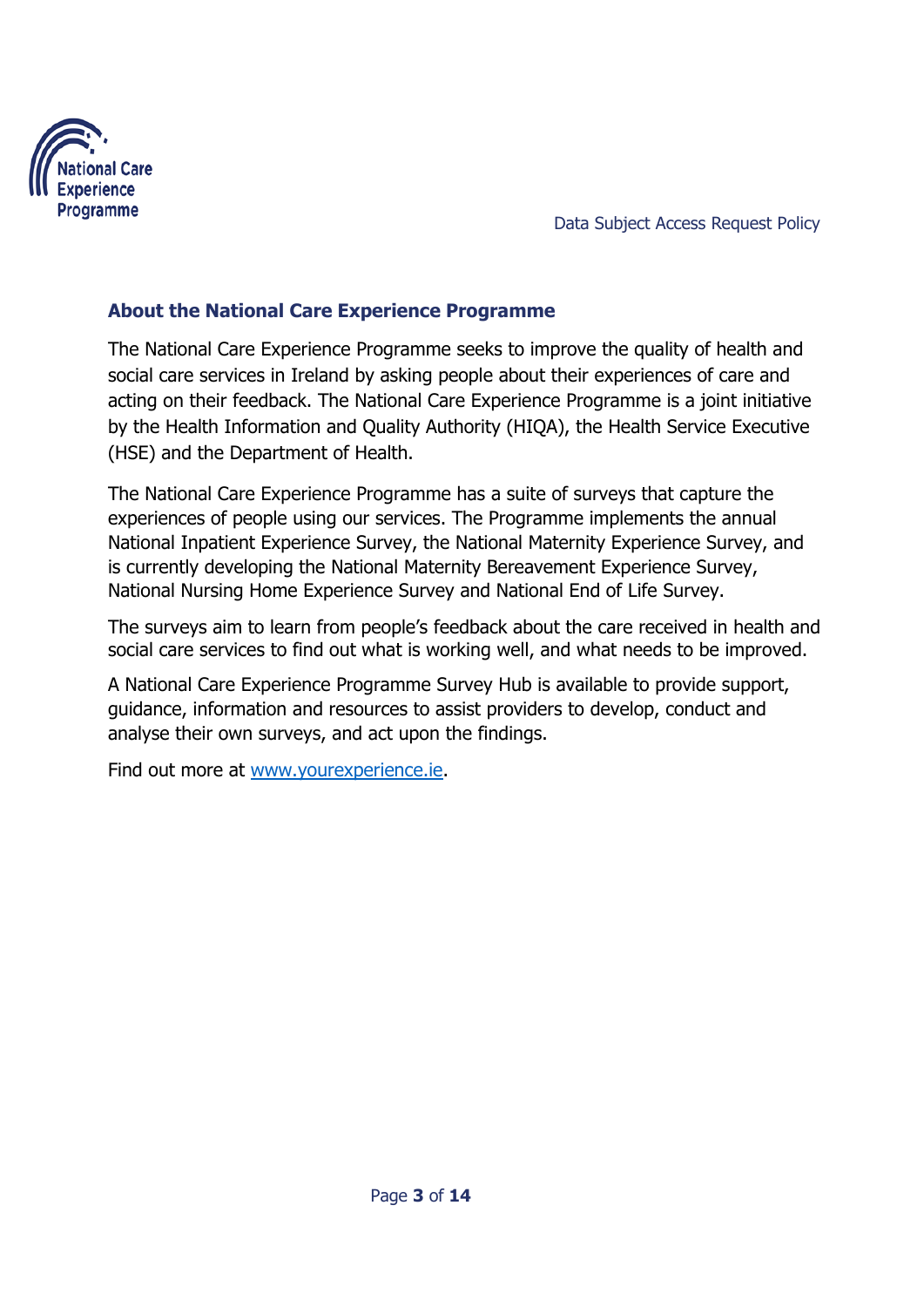

## **1. Purpose of the policy**

The purpose of this document is to outline how the National Care Experience Programme manages data subject access requests that are submitted by individuals (data subjects) to the National Care Experience Programme. A data subject access request enables a data subject to gain access to any personal information held about them by the National Care Experience Programme.

The policy covers the collection of all personal information gathered by the National Care Experience Programme. It promotes the right of data subjects to submit a data subject access request in order to obtain a copy of information held about them, in electronic or hard copy format, by the data controller.

It also outlines the procedure to be followed by data subjects when submitting a data subject access request for data collected by the National Care Experience Programme.

Please refer to Appendix 1 for a step-by-step procedure on how to submit a data subject access request.

# **2. Policy Statement**

HIQA, in its capacity as data controller for all data gathered by the National Care Experience Programme, must meet its obligation to provide a data subject with a copy of their personal information upon request.

# **3. Scope of this document**

This policy outlines how the National Care Experience Programme will meet its legal obligations upon receipt of a data subject access request. The scope covers all personal data that is collected for the purpose of administering surveys and in addition, responses to surveys, where feasible. For a complete list of information collected by the National Care Experience Programme, please see our Statement of Information Practices at [www.yourexperience.ie.](http://www.yourexperience.ie/)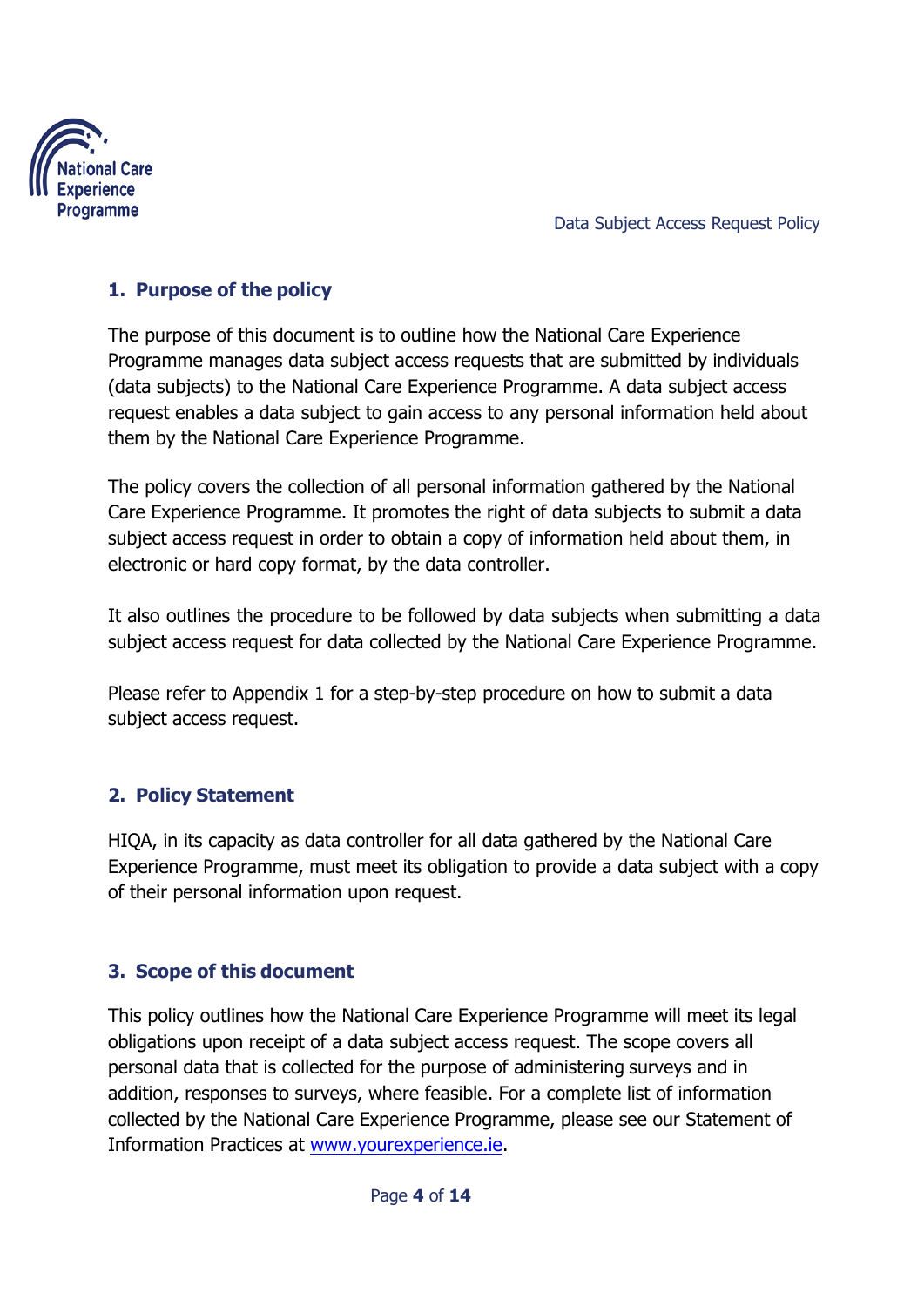

Article 15 of the General Data Protection Regulation (EU) 2016/679 (GDPR) gives data subjects the right to access their personal data. A person has the right to obtain confirmation from the National Care Experience Programme that their data is being processed, and to be provided with certain information about how it is processed. A person is also entitled to request and obtain a copy of the data being processed by the National Care Experience Programme.

If requested, the National Care Experience Programme must provide a response and a copy of the data sought within **one month** of receipt of the request. No fee applies unless the workload is exceptional.

## **4. Responsibility**

The Director of the National Care Experience Programme in HIQA has overall responsibility for ensuring the implementation of this policy.

All data subject access requests should be addressed to the Data Protection Officer in HIQA who will ensure that appropriate action is taken. A list of contact details can be found in section 14 of this document.

# **5. Data controller and data processor roles and responsibilities**

HIQA acts in the capacity of data controller for all of the data that it collects as part of the National Care Experience Programme. HIQA has contracted a data processor, Behaviour and Attitudes (B&A), who will administer the distribution and receipt of surveys on its behalf.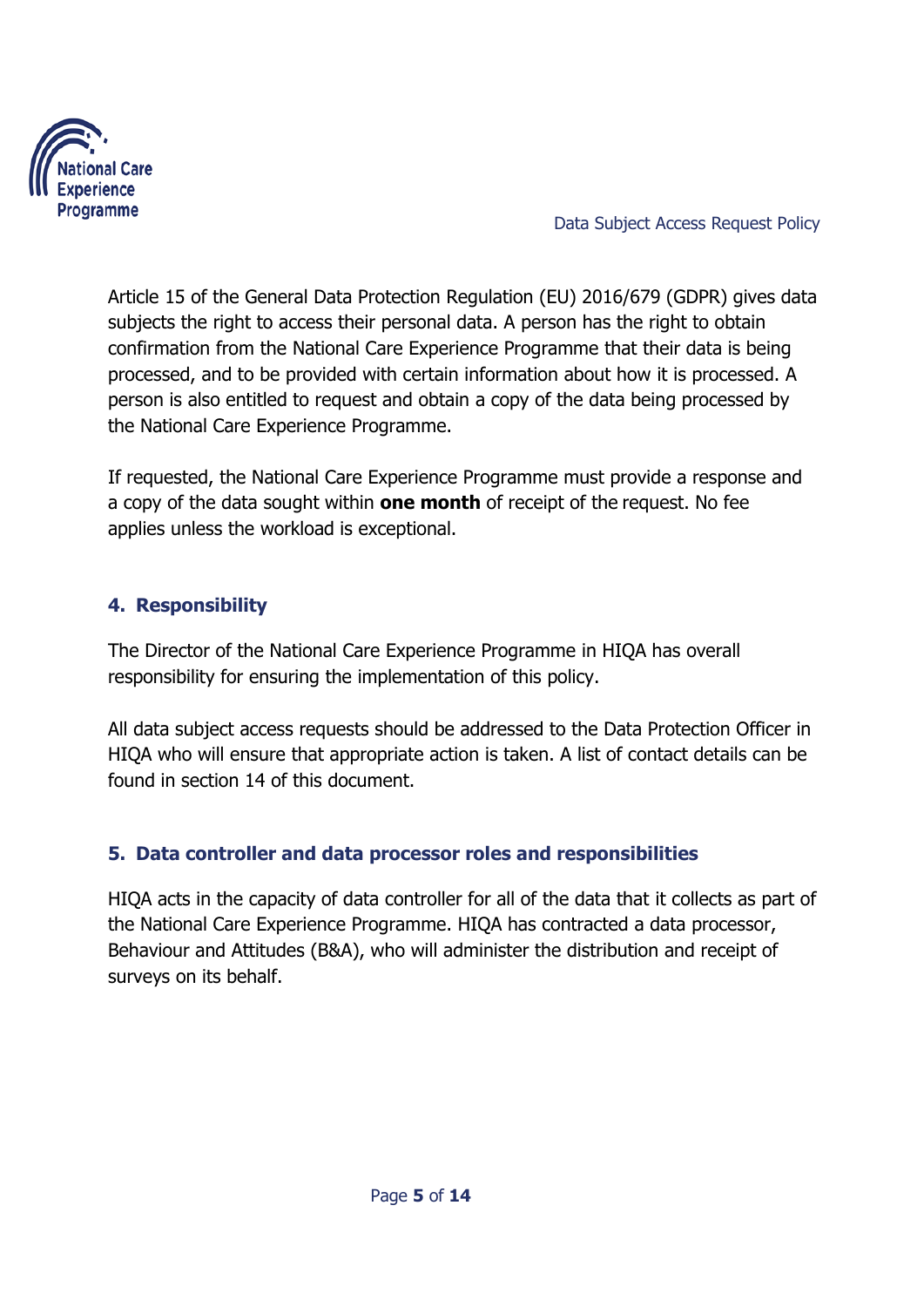

## **6. Legal context**

HIQA, as a data controller, has a remit under Article 8 (1) (g) of the Health Act 2007 'to operate such other schemes aimed at ensuring safety and quality in the provision of the services as the Authority considers appropriate'. Survey responses are used to inform quality improvements in healthcare, ensuring quality and safety in the provision of services.

Participation in National Care Experience Programme surveys is voluntary. Eligible participants are informed by service providers that they will be invited to take part in a survey. There are four different ways to opt out of the survey if individuals do not wish to participate.

The National Care Experience Programme has developed a comprehensive information governance framework to ensure that the privacy rights of all participants are upheld. The National Care Experience Programme complies with data protection laws, including the GDPR, the Data Protection Act 2018 and the Data Sharing and Governance Act 2019. Under Article 6 (1) (e) of the GDPR and Section 38 of the Data Protection Act 2018 personal data can be collected and processed where necessary for the performance of a task carried out in the public interest. Article 9 (2) (i) of the GDPR and Section 53 of the Data Protection Act 2018 permit the processing of healthcare data, which is "special category data", in the public interest, which includes ensuring high standards of quality and safety in healthcare.

The National Care Experience Programme is conducted in the public interest; the partner organisations of the programme have committed to using the results to inform quality improvements across the healthcare system, from policy to planning and service delivery. The collection of personal data is necessary to conduct National Care Experience Programme surveys, which capture feedback on the experience of people using services.

Data collected by the National Care Experience Programme may be used for secondary analysis. A formal request can be made to gain access to anonymised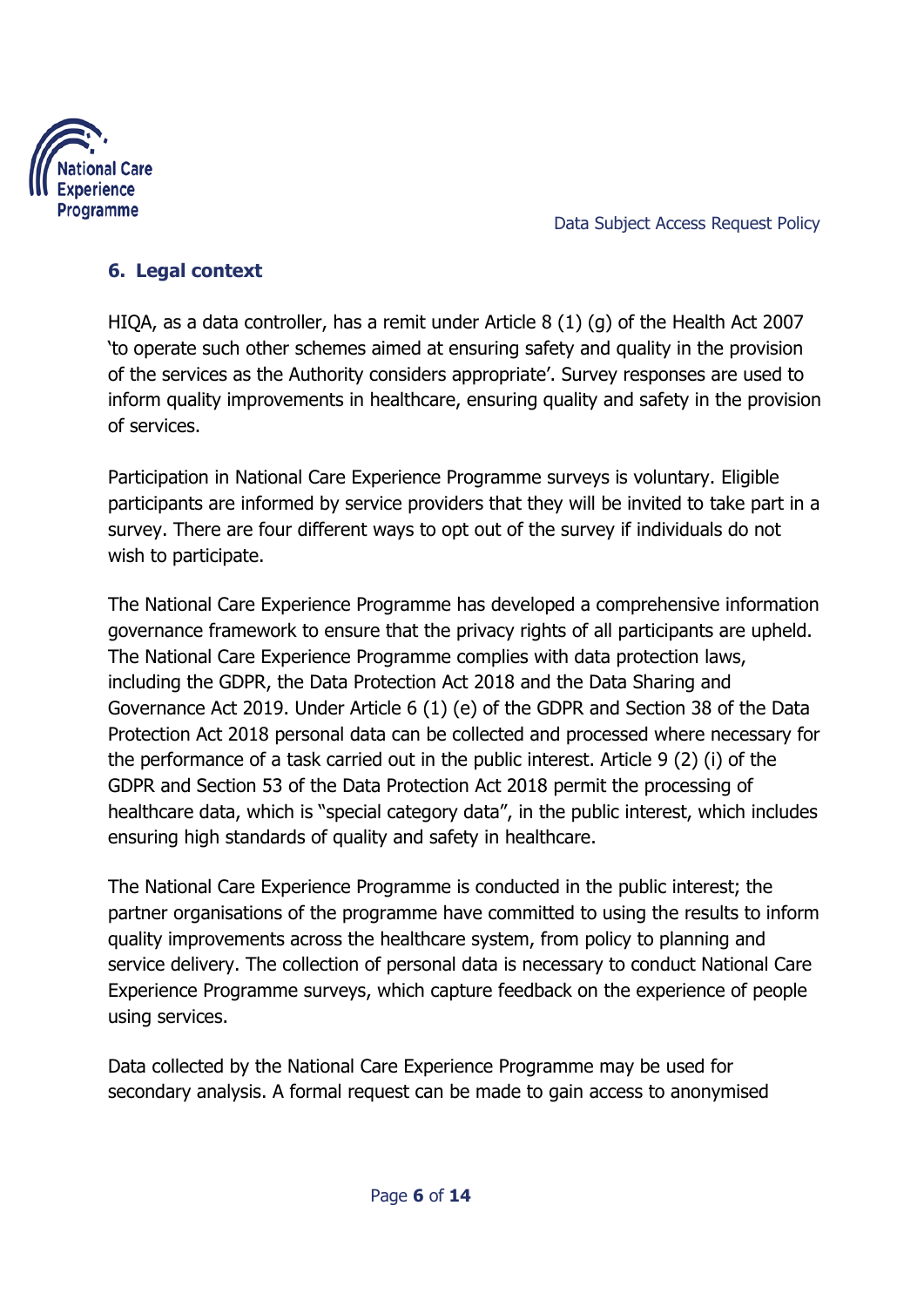

survey responses, in line with the National Care Experience Programme Data Access Request Policy. The request must demonstrate that the secondary analysis of the data is in the public interest.

There is a contract and a Data Processing Agreement in place between HIQA and the data processor to define the arrangements for the secure sharing, storage, handling, processing and destruction of all data processed by the National Care Experience Programme.

# **7. Timeframe for request submission and response**

An individual can make a formal request to know if the National Care Experience Programme holds information on them. This request must be processed without delay. If the National Care Experience Programme does hold data or information on an individual, they as a data subject, can request a copy of the data.

To make a request under Article 15 of the GDPR and gain access to personal data held by the National Care Experience Programme, a Data Subject Access Request Form can be downloaded from **www.yourexperience.ie** and used to submit a request. Requests can also be processed over the phone.

Requests for a copy of personal data are processed within one month upon receipt of proof of identification and other supporting documentation.

**Please note that all participant contact details are deleted at the end of a survey cycle. For example, if a survey runs for the month of May in a given year, all administrative data, including potential participants' names and contact details, will be deleted by 31 July. This means that requests must be received by 1 July to allow a minimum of one month to process the request.**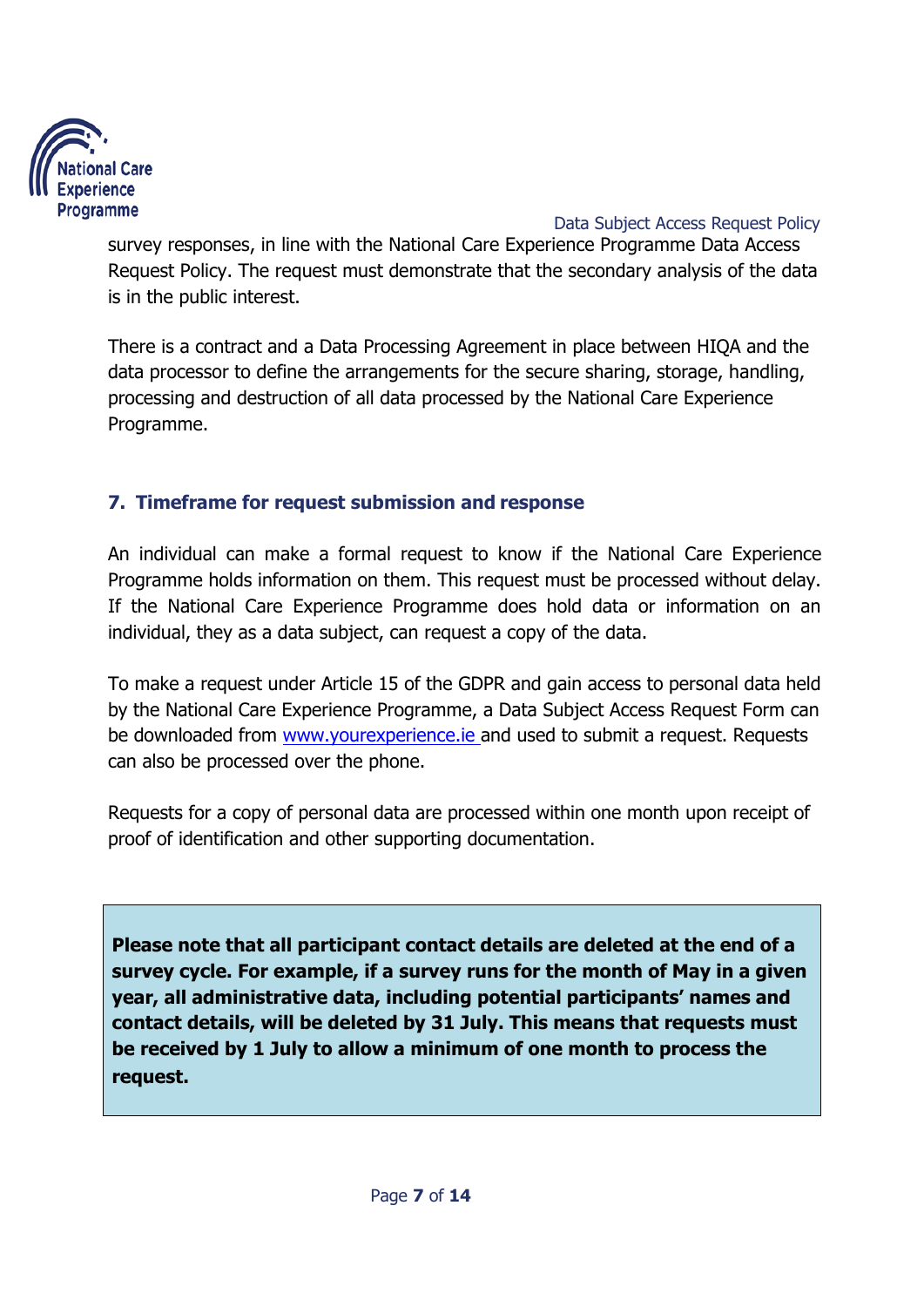

#### **8. Right to complain**

If HIQA fails to comply with a valid data subject access request, or if the data subject is dissatisfied with the response to a request, they may lodge a formal complaint with the Data Protection Commission. The Data Protection Commission may then investigate the complaint.

For more information, please see the Data Protection Commission's website at [www.dataprotection.ie.](http://www.dataprotection.ie/)

#### **9. Training and awareness**

Relevant employees of HIQA and the data processor receive regular training on this policy.

#### **10. Review**

This policy will be reviewed every three years. The policy will also be updated as necessary to reflect any legislative changes or other relevant programme requirements.

#### **11. Legislation**

This policy is informed by the:

- Health Act 2007 (as amended)
- General Data Protection Regulation (EU) 2016/679 (GDPR)
- Data Protection Acts 1988 2018
- Data Sharing and Governance Act 2019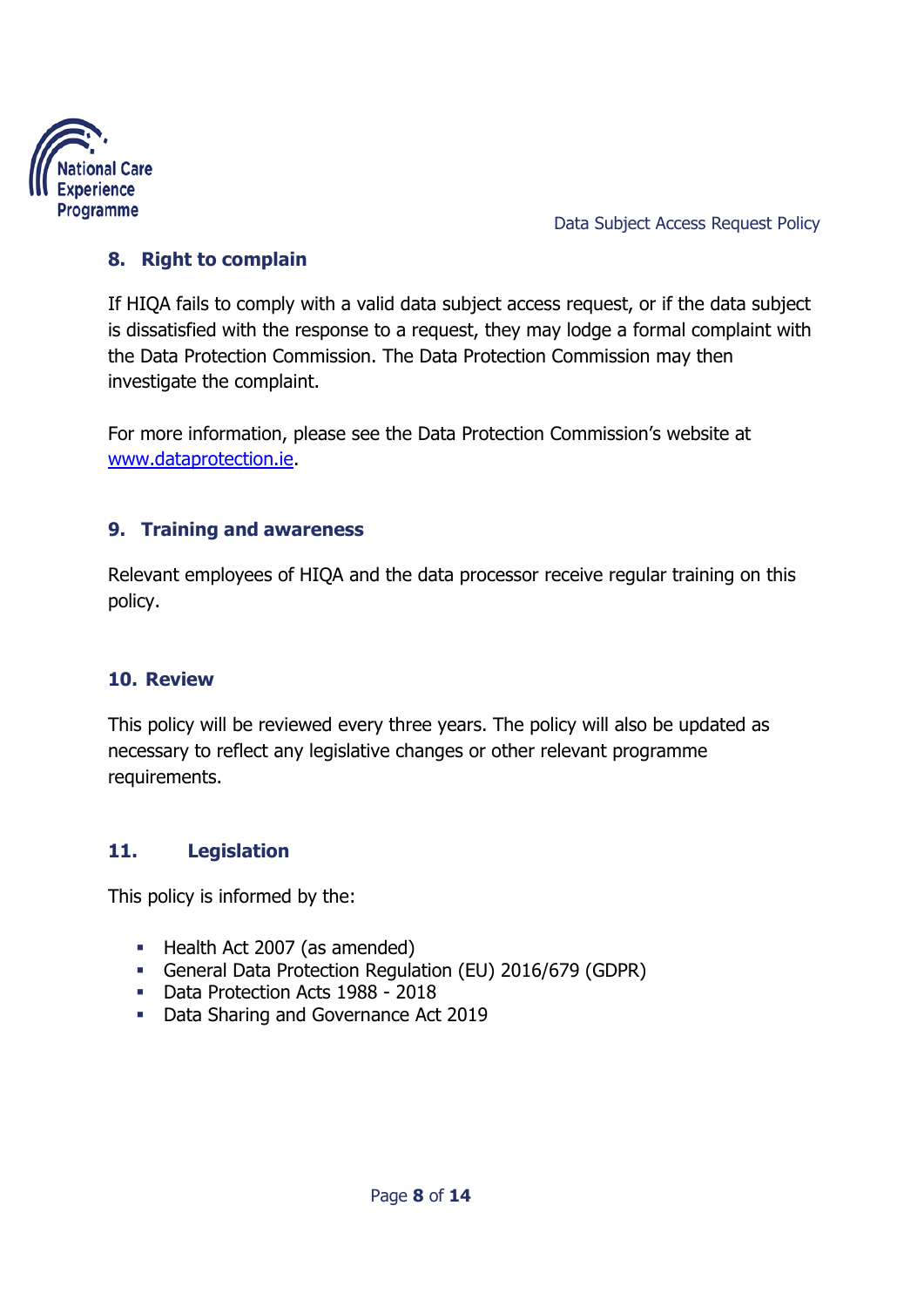

# **12. Revision history**

| <b>Number</b> | <b>Effective date</b> | <b>Reason for update</b>                                               |
|---------------|-----------------------|------------------------------------------------------------------------|
| 1.0           | 1 August 2019         | Original document release                                              |
| 2.0           | 6 August 2021         | Review in advance of<br>National Inpatient<br><b>Experience Survey</b> |
| 3.0           | 16 February 2022      | Periodic review                                                        |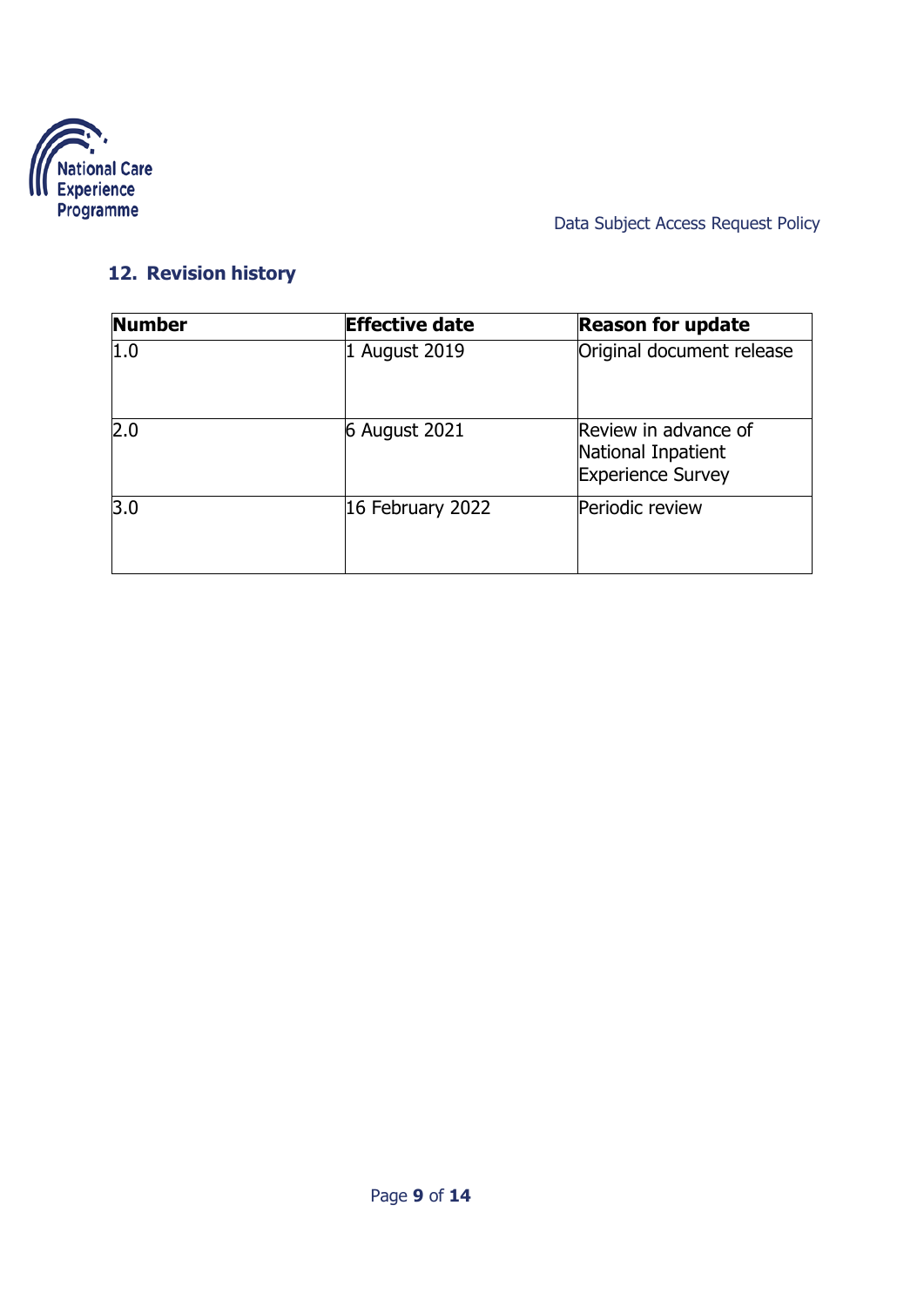

# **13. Individuals with responsibilities under this policy**

#### **Data Controller**

#### **Rachel Flynn**

Director of the National Care Experience Programme Health Information and Quality Authority Unit 1301, City Gate, Mahon, Cork

021 240 9691 087 922 1938 [rflynn@hiqa.ie](mailto:rflynn@hiqa.ie)

#### **Data Protection Officer**

Health Information and Quality Authority Unit 1301, City Gate, Mahon, Cork

021-4547722 [dpo@hiqa.ie](mailto:dpo@hiqa.ie)

#### **Tracy O'Carroll**

Senior Programme Manager National Care Experience Programme Health Information and Quality Authority Georges Court, Georges Lane, Smithfield Dublin 7, D07 E9Y

01-8147684 0873666778 [tocarroll@hiqa.ie](mailto:tocarroll@hiqa.ie)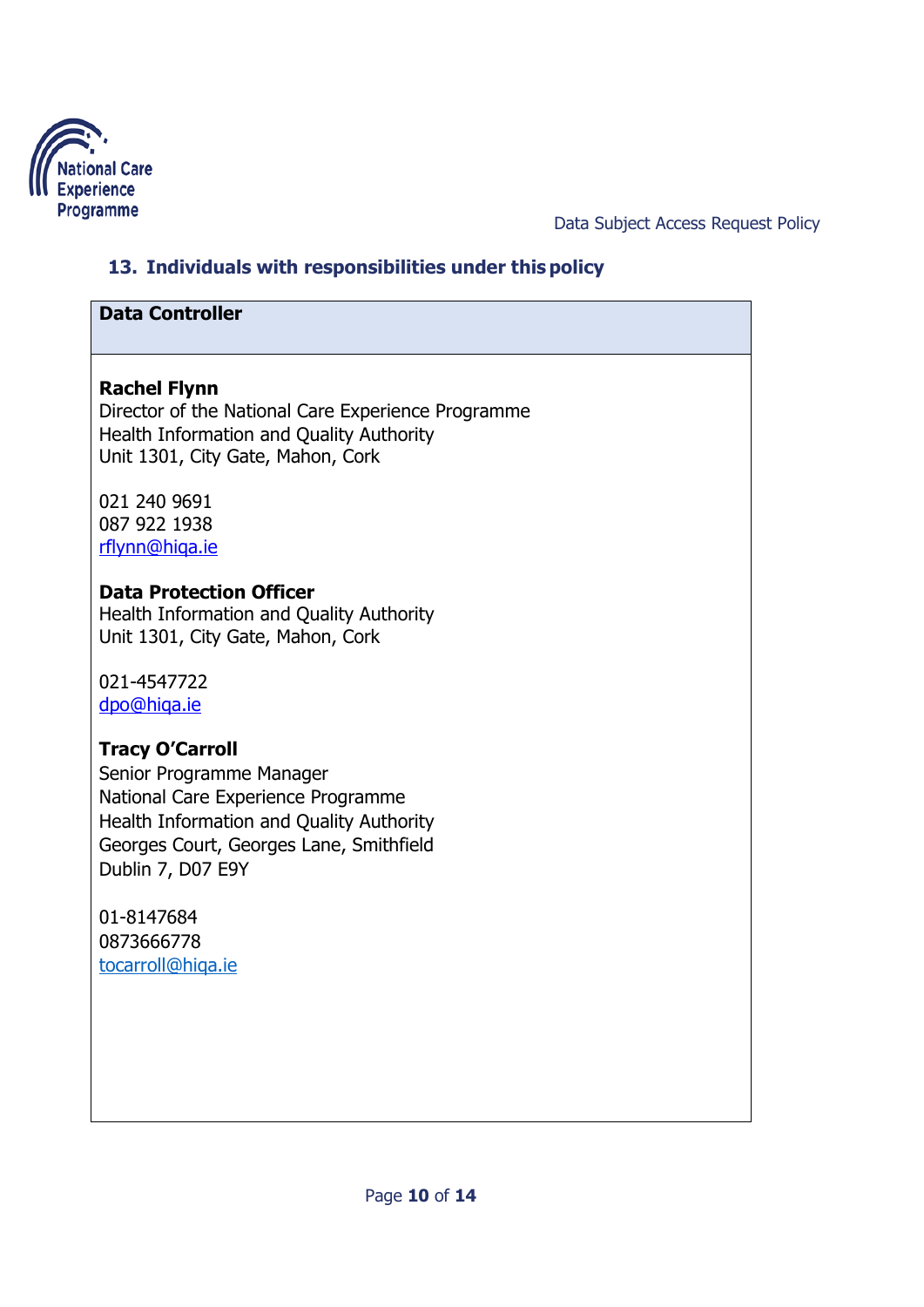

# **Data Processor**

Clare Kavanagh Project Director Behaviour and Attitudes Milltown House Milltown Dublin 6 Ireland

Tel: 01 2057500 Email: [clare@banda.ie](mailto:clare@banda.ie)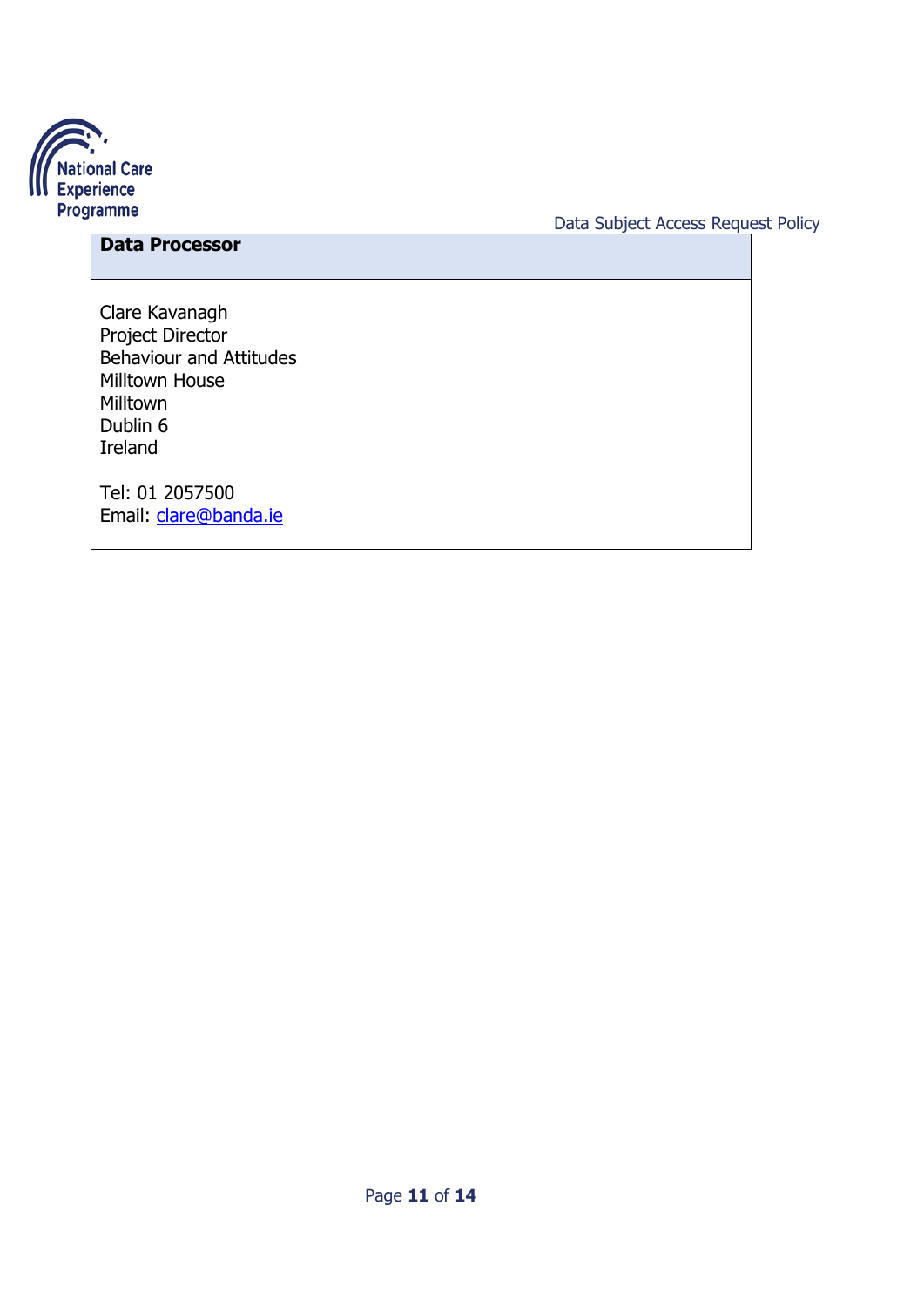



# **Appendix 1**

# Procedure for submitting a data subject access request

#### **1. Making an access request**

All data subject access requests must be submitted to the Data Protection Officer in HIQA, by email, post or telephone.

- If you would like to request a copy of your personal data or obtain information about how your data is being processed, please download the data subject access request form from [www.yourexperience.ie.](http://www.yourexperience.ie/)
- You will need to provide us with your name and address as well as a copy of a form of identification.
- When filling in the form, please be as specific as possible about the information you wish to access; include any additional details which may help to locate the information you are seeking, such as the hospital or healthcare facility you attended, date of admission, date of discharge, and so on.
- If a third party (for example, a family member) is submitting a data subject access request on behalf of a data subject, written authorisation and proof of identification is required from the data subject in order for the data controller to disclose any personal data to the relevant third party.

#### **2. Identification**

The data controller is entitled to request evidence of identity from the individual in order to check that the request is valid and to ensure the information is not disclosed to the wrong person. This is to safeguard the privacy of the data subject.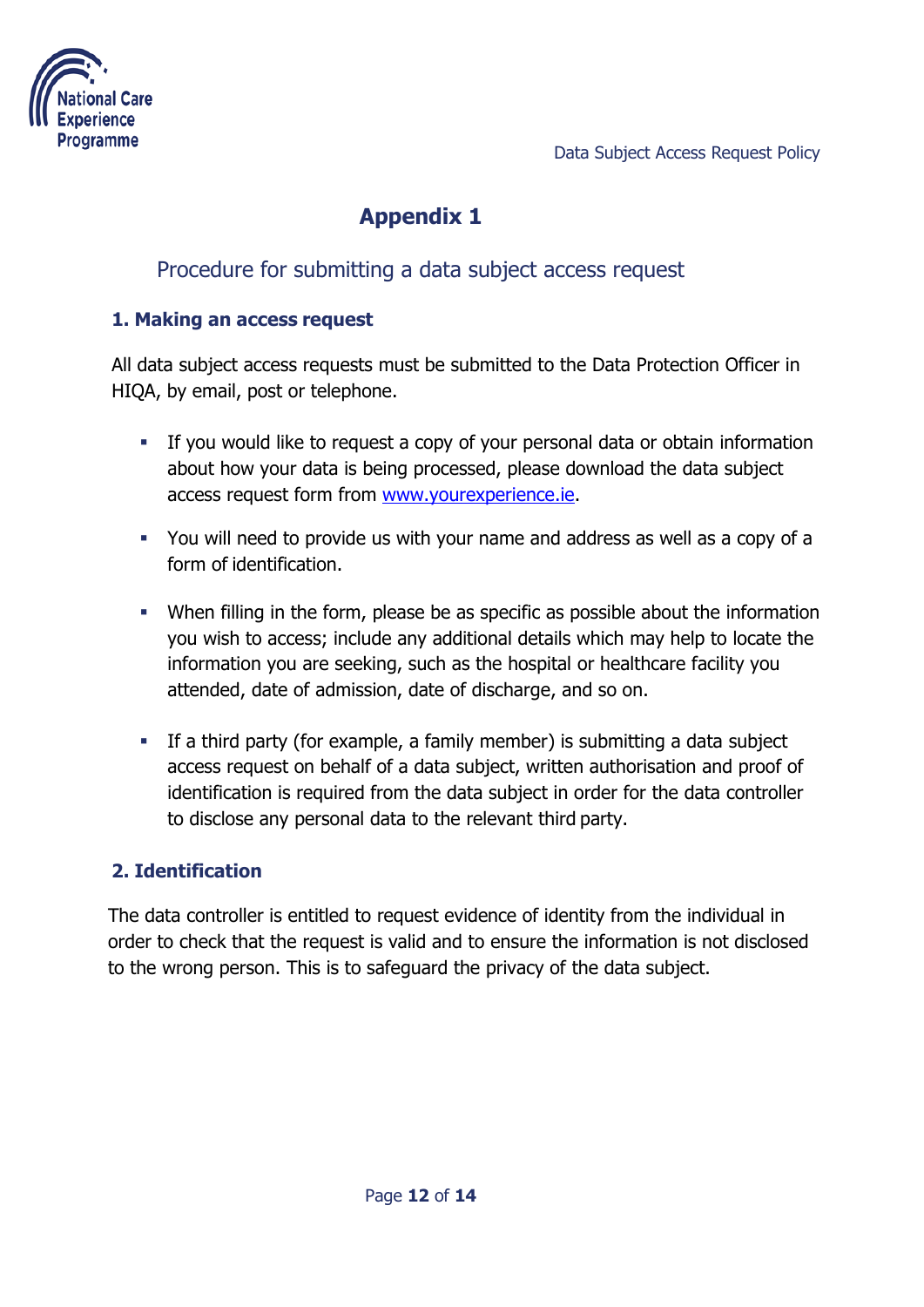Acceptable forms of identification include a copy of a passport or driving licence. All copies of identification documents that accompany your requests will be securely destroyed once your identity has been verified.

#### **3. Submitting the request**

If you would like to submit a request or if you have a query on how to make a data subject access request, please contact us by phoning (021) 240 9300, by emailing [dpo@hiqa.ie o](mailto:dpo@hiqa.ie)r by writing to:

Data Protection Officer Health Information and Quality Authority Unit 1301 City Gate Mahon **Cork** T12 Y2XT.